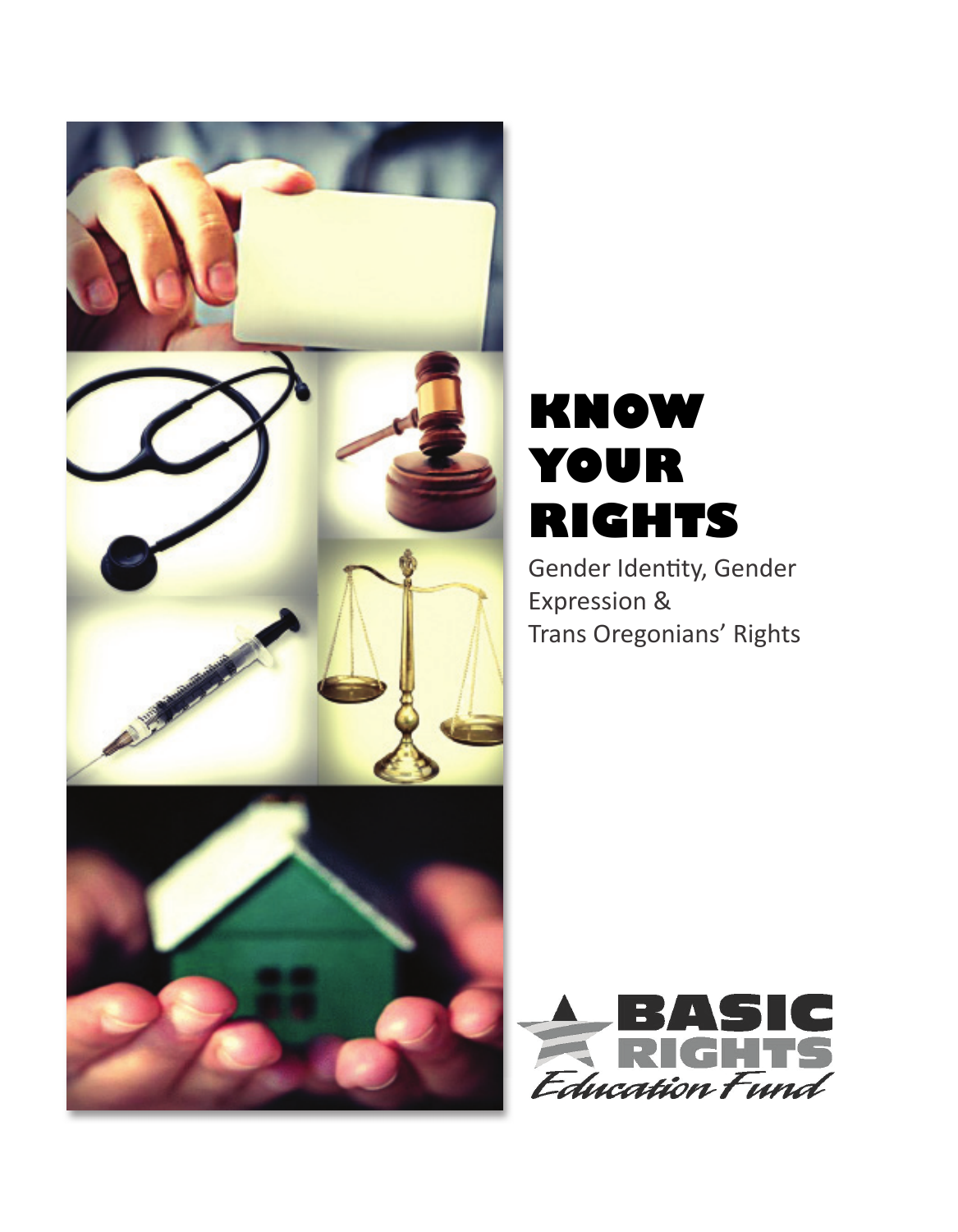#### **On this guide**

This guide is meant to share general legal information to help transgender, genderqueer and gender non-conforming Oregonians understand their rights. Basic Rights Education Fund is not a law firm. Laws can also change, and are often subject to differing interpretations. We therefore encourage you, as you are able, to contact your own attorney and discuss any specific legal questions you may have. To find an attorney near you, visit OGALLA, the LGBT Bar Association of Oregon, at www.ogalla.org.

#### **On Basic Rights Education Fund & our work for Trans Justice**

Basic Rights Education Fund works to ensure that all lesbian, gay, bisexual and transgender Oregonians experience equality. We do this by building a broad, inclusive and politically powerful movement, shifting public opinion and achieving policy victories.

Justice for transgender communities is a key component of Basic Rights Education Fund's work. Transgender Oregonians face serious barriers to meeting basic needs such as housing, employment, health care, and accurate documentation. And we know that in order to make real, meaningful change for trans justice, that change must be led by trans Oregonians.

This guide is part of a much larger initiative to achieve major policy victories to improve the safety and wellbeing of trans, genderqueer and gender non-conforming Oregonians. Other major projects include:

Increasing access to health care for transgender, genderqueer and gender non-conforming Oregonians, including winning coverage of transition-related care;

Improving policies that form the experiences of trans-identified Oregonians in legal custody; and Providing resources and support to more fully implement Oregon's non-discrimination law.

### **For more information on Basic Rights Education Fund's work for trans justice, contact:**

Aubrey Harrison Field Manager 503-222-6151 x109 aubrey@basicrights.org tash shatz Trans Justice & Youth Organizer 503-222-6151 x110 tash@basicrights.org

#### **Thanks to...**

Thank you to all the readers, volunteers and community leaders who have contributed to this guide: Laura Calvo, Jenn Burleton, Alec Esquivel, Kerry Johnson, Tobi Hill-Meyer, Camille Hopkins, Rej Joo, tash shatz, Reid Vanderburgh, Alejandro Juarez, Hana Katen and Ellen Flenniken.

And thank you to the attorneys who authored this guide: Beth Allen, Rebecca Straus, Ed Reeves, Carl Kiss, Bill Patton, Vanessa Usui and Mark Johnson. Their expertise, time, effort and dedication have made this possible!

**Because of "Ashley", Printing sponsored by Robert Goman**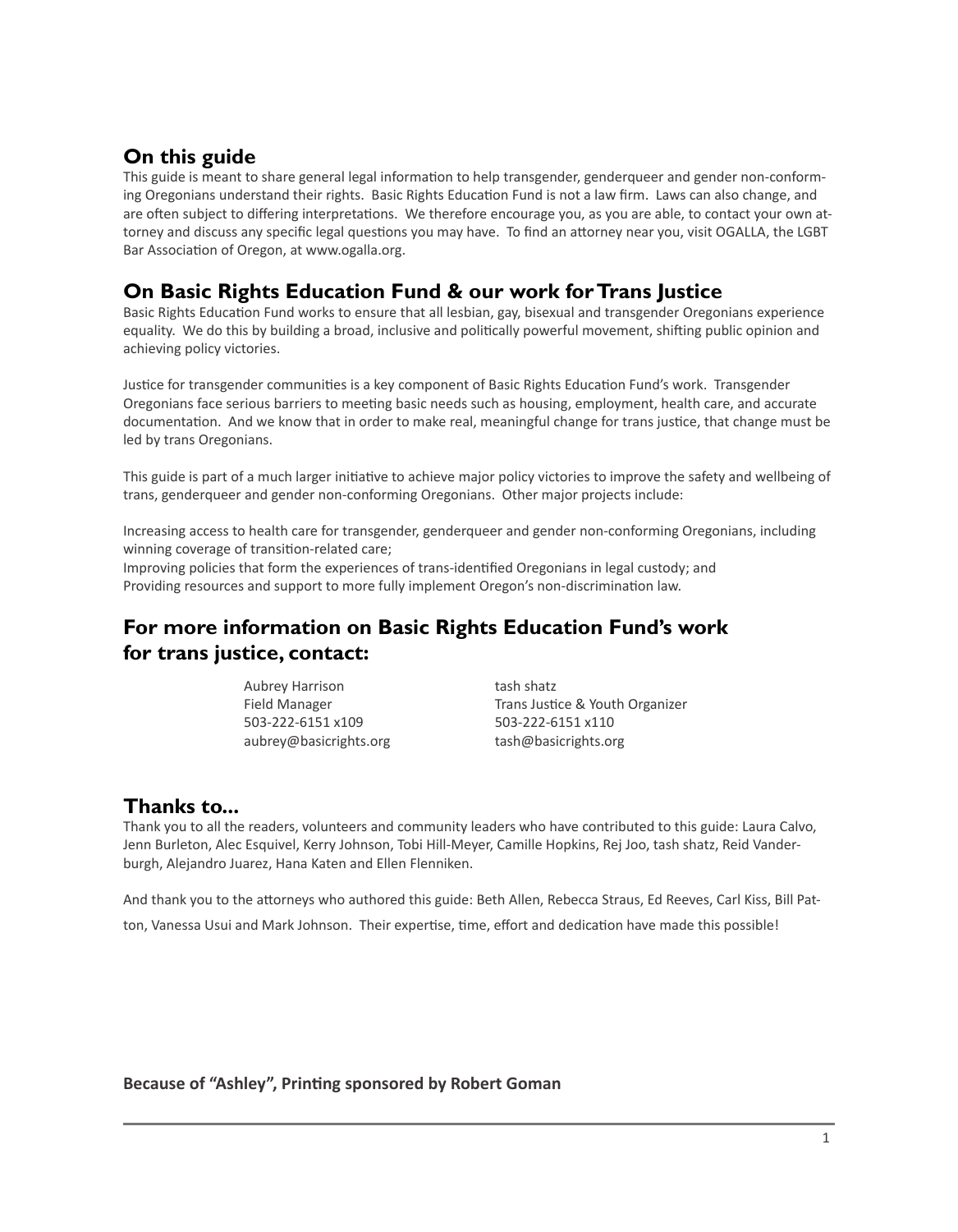### **IdentIfIcatIon and documents**



#### **What's required to change the gender marker on my driver's license?**

Though there are no explicit state laws addressing the issue, the Oregon DMV maintains certain requirements for persons wanting to change the gender marker on an existing driver's license. They place applicants into one of two groups, either a "Medical Transition" group or a "Transsexual Gender Reassignment Therapy" group. Those in the "Transsexual Gender Reassignment Therapy" group must provide a letter from a qualified therapist stating that the applicant is living full time in accordance with the new gender marker. Those in the "Medical Transition" group must provide either a certified court order of a gender change or a document from a physician stating that he or she went through surgery.

### **What process does Oregon require to get my gender changed on my birth certificate?**

Oregon Department of Human Services houses the Vital Records department, which is responsible for assisting with changes to birth certificates. In order to amend the gender marker on a birth certificate, DHS requires a certified copy of a court order indicating that the individual changed his/her sex by surgical procedure. Once DHS receives an original, certified copy of the court order of gender change, they amend the birth record. There is a \$30 amendment fee. DHS makes the change to the record and adds a footnote with legal basis for the change, the date of the change and a sealed file number. The court order is placed in the sealed file in case of future challenges to the amendment of the record.

### **Social Security told me I had to change my name on my driver's license first, but the DMV said I had to change my name through Social Security first. Which is it?**

The key to affecting a proper name change in Oregon is to do so through the court. The probate court decides name changes, and will grant a name change unless the court finds that the change is "not consistent with the public interest." Regardless of whether you are changing your name, changing your gender marker designation is done through the processes described above.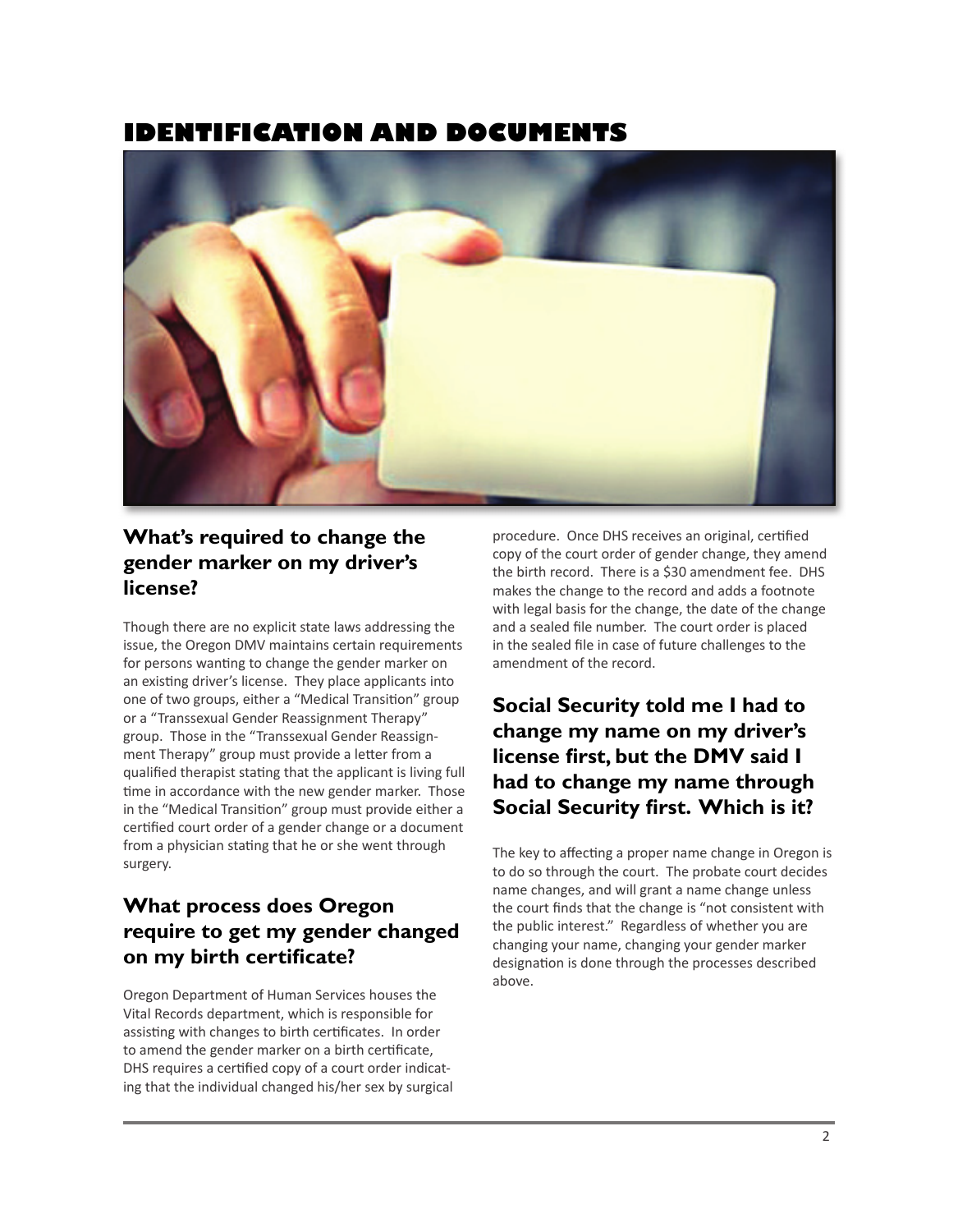# **Identification and documents** (Continued)

#### **What is a "no-match" letter, and what do I do if I receive one?**

At various times before and during an employment relationship, an employer might send employee information to the federal Social Security Administration (SSA) to ensure that the employee is using a valid Social Security number. If the information provided by the employer does not match corresponding information held in the SSA database (here, inconsistent information regarding the employee's gender), the SSA will send what is called a no-match letter either to the employer or to the employee.

There are a few ways to deal with a "no-match" letter in this context, the best option depending on your individual concerns and circumstances. If you are able to provide proof of transition-related surgery to SSA, you can change your gender marker with SSA, at which point the discrepancy between the two records will be resolved.

If you are unable to or do not wish to update your gender marker with SSA, you might ask your employer or Human Resources Department to resubmit your data to SSA without specifying a gender, an option which is available to your employer but not required. Finally, you may feel it becomes necessary to discuss with your employer your transgender status. If you do so, it is smart to request assurances that your health information will be kept confidential.

#### **How do I change my passport to reflect my new gender designation?**

The U.S. Department of State will issue a U.S. passport reflecting a new gender after you submit a signed statement from an attending medical physician which includes:

- Physician's full name and specialty (physician must be an internist, gynecologist, urologist or psychiatrist)
- Medical license or certificate number
- Issuing state or other jurisdiction of medical license/certificate
- Drug Enforcement Administration (DEA) registration number assigned to the physician
- Address and telephone number of physician
- Language stating that he/she is the attending physician for the applicant and that he/she has a doctor/patient relationship with the applicant
- Language stating the applicant has had appropriate clinical treatment for gender transition to the new gender (male or female)
- Language stating "I declare under penalty of perjury under the laws of the United States that the forgoing is true and correct"
- Annotate the application "gender transition" to record the reason for issuing the passport in the new gender

Passport adjudicators and consular officers must not ask for additional medical information from the applicant. The best way to submit this information is with an accompanying DS-5504 form (http://www.state.gov/documents/organization/80142. pdf), but if you have had a valid passport for longer than one year you may need to file a DS-82 form (http://www.state.gov/documents/organization/79960. pdf) instead. Both of these forms are available online at http://travel.state.gov/passport/correcting/correcting\_2654.html.

*Note: Since the State Department's change of regulations for passports, these requirements have changed slightly, and interpretation is new and varying. For an up-to-date guide on the new policy, read the National Center for Transgender Equality's analysis at http://transequality.org/Issues/federal\_documents. html#passport\_gender .*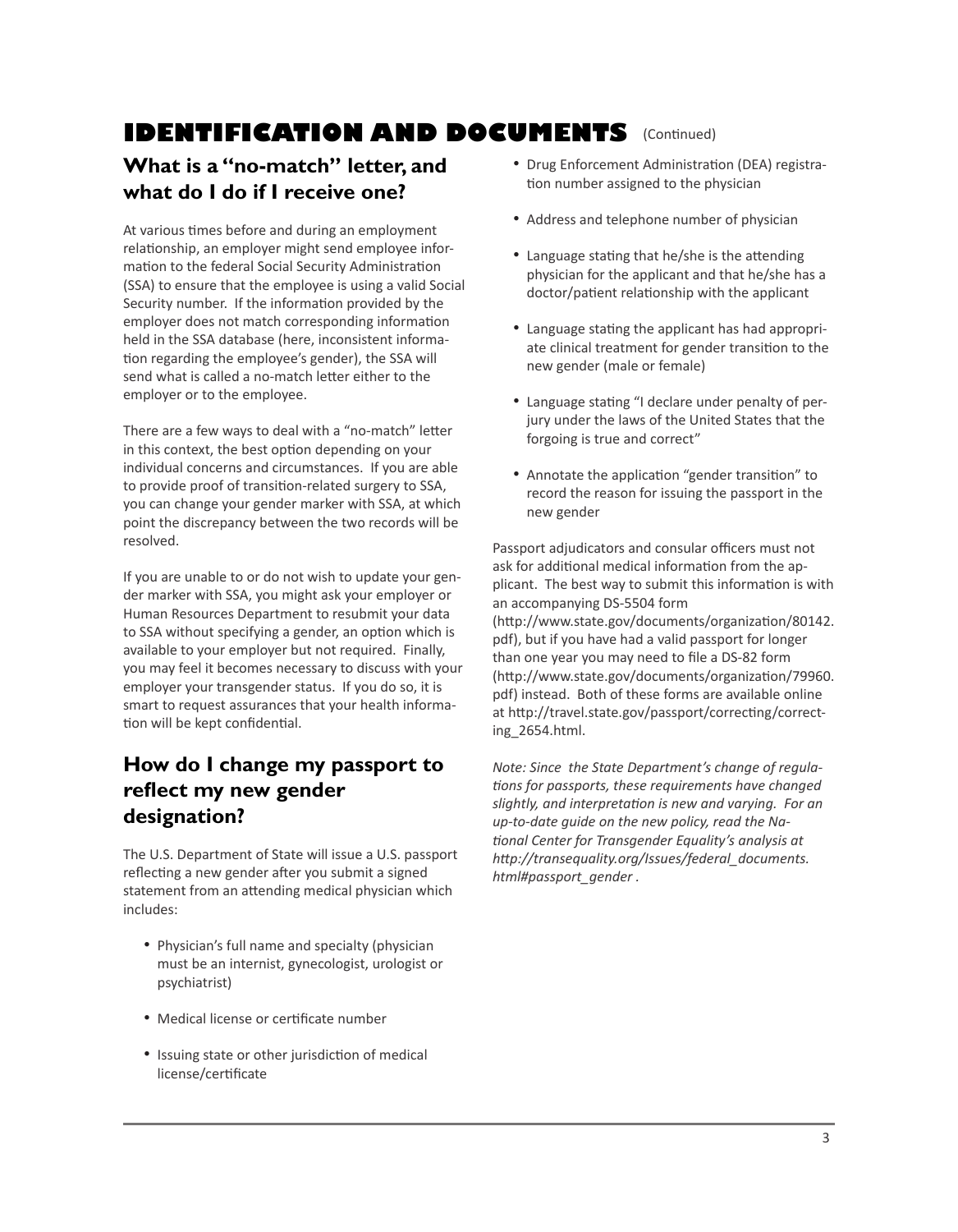### **HousIng**



#### **Can a landlord refuse to rent to me, charge me a higher rent, or evict me because of my gender identity or expression?**

No. Oregon law prohibits landlords from discriminating against tenants based on actual or perceived gender identity, regardless of whether that identity, appearance, expression, or behavior differs from that traditionally associated with the tenant's sex at birth. This prohibition means that a landlord may not refuse to rent to a tenant, evict a tenant, falsely represent that a unit is unavailable, or make any type of restriction based on price, terms or conditions to a tenant because of that tenant's gender identity. Unfortunately, Oregon law does allow landlords to discriminate in these ways if they are renting space in their own home and sharing some common space with the tenant.

It is also unlawful for a landlord to retaliate against a tenant for asserting their rights. As such, a landlord may not raise rent or decrease services because a tenant files (or expresses an intent to file) a discrimination complaint.

In Oregon, landlords may evict tenants for whatever reason they chose, so long as the tenant is on a monthto-month lease and has lived in the unit for less than one year. The same is true for month-to-month tenants who have lived in the unit for more than one year, but the landlord must provide 60 days notice to these tenants, as opposed to 30 days. No matter the term or type of lease, however, retaliatory or discriminatory reasons for eviction are unlawful and tenants can assert a defense to eviction. Tenants in public housing receive greater protection, and can only be evicted if they violate a term of the lease. Oregon tenants in mobile home dwellings can only be evicted for good cause.

If you think you may be a victim of discrimination in housing, you may contact the Fair Housing Council of Oregon's Fair Housing Hotline at (800) 424-3247 or information@FHCO.org.

### **Can a landlord require that I answer questions related to my gender identity?**

No. A landlord may not require answers to any questions unrelated to your ability to be a good tenant. Questions like, "What medications do you take?" or "Have you had sex reassignment surgery?" are not permitted. Appropriate inquiries from a landlord include those related to rental history, criminal history,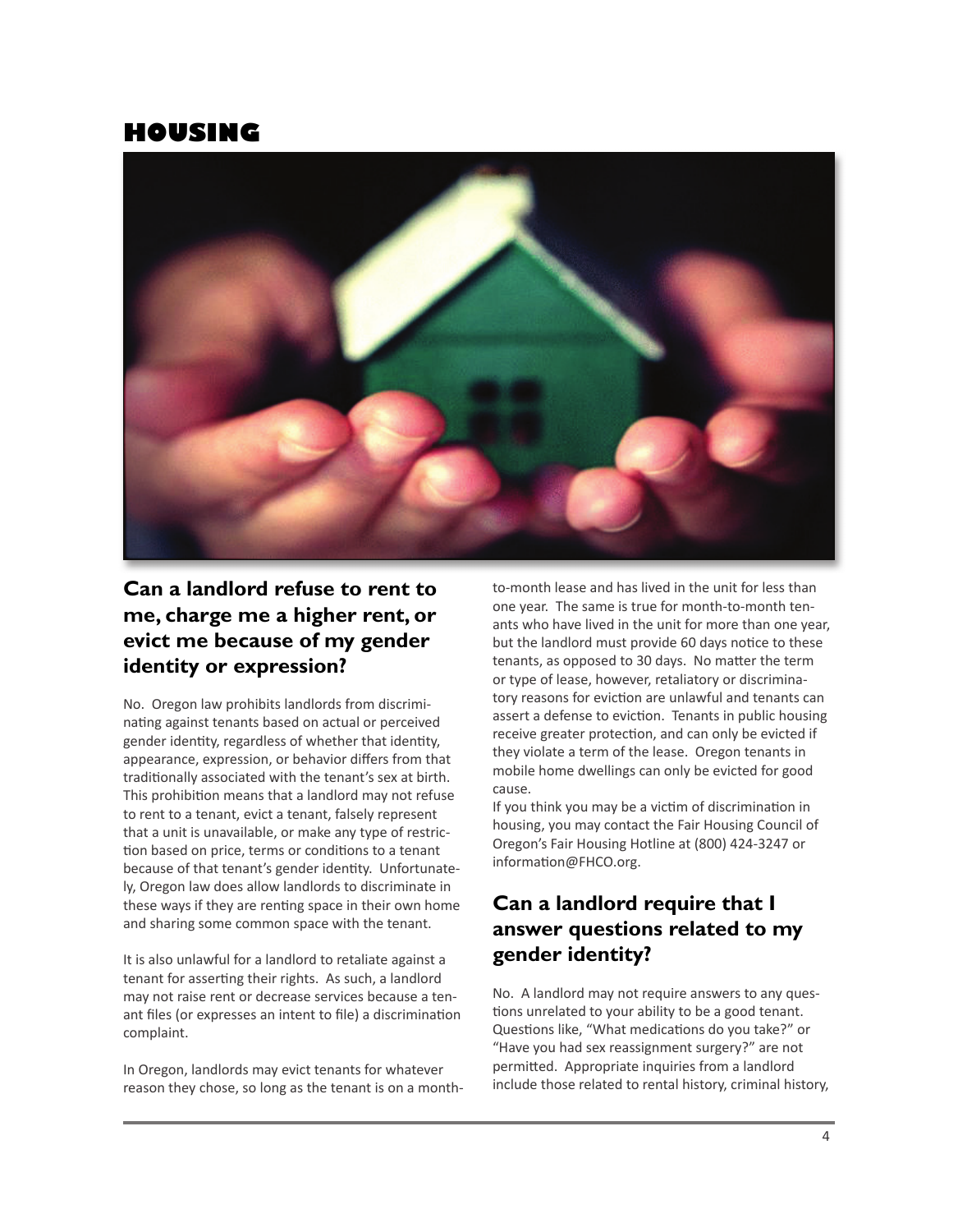# **HOUSING** (Continued)

or credit history. Applicants should be aware that even lawful inquiries might raise a red flag. For example, if a landlord only checks your credit history and does not do so for any other applicant, this distinction might be illegal.

**When utilizing shelter sleeping and bathroom areas, do I have the right to be grouped with the gender that reflects my identity? And what if a shelter or group home's dress code requires that I wear clothing not conforming with my gender identity?** 

Yes. Shelters are subject to both federal and state antidiscrimination laws and therefore cannot discriminate against persons based on their gender identity. Unlike cities such as New York and San Francisco, however, where shelters are required to follow certain universal policies related to transgender persons in shelters, cities in Oregon leave such policies to the individual shelters. Some shelters do maintain explicit transfriendly policies, while others do not formally address the issues at all. The issue could be left to a judge to determine whether a shelter is required to group a person with the gender of his or her choosing in dress and accommodation and to provide separate bathroom facilities, or whether the shelter's refusal to do so is lawful.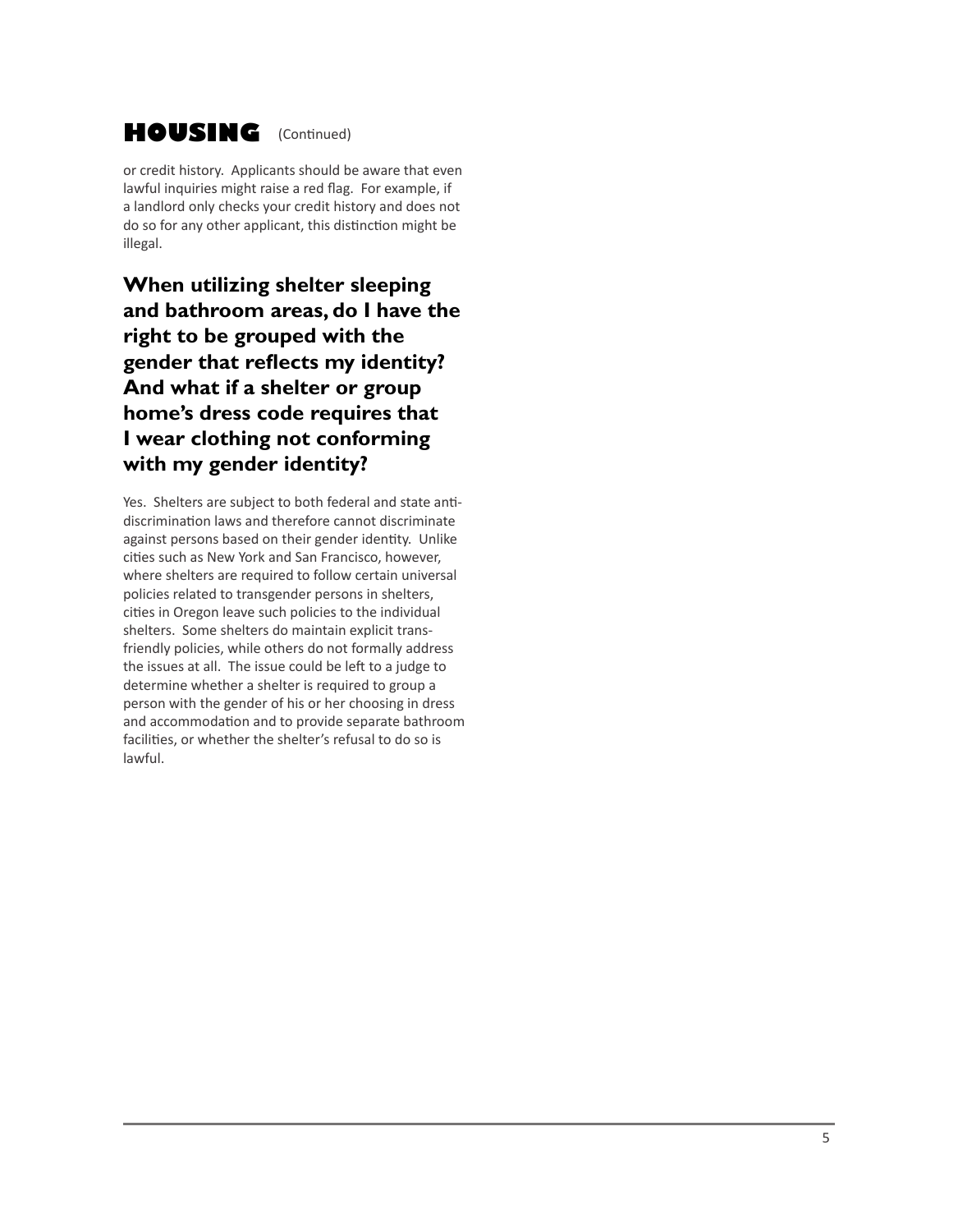### **famIly law**



#### **Should I marry my partner or register as domestic partners?**

It depends on your legal gender. Oregon currently has two legally recognized relationships: marriage and domestic partnership. Marriage is limited to couples of the opposite legal gender, and domestic partnership is limited to couples of the same legal gender.

Oregon courts have not considered any cases specific to couples negotiating transition and the status of their legal relationships. Since there is a court procedure to legally recognize one's gender change and to amend one's birth certificate to affirm one's gender identity, there should be no problem with marrying or registering a domestic partnership under the new gender marker.

The choice of marriage or domestic partnership should be made based upon the partners' legal gender at the time of the marriage or registration. Couples of opposite legal gender should marry; couples of the same legal gender should register as domestic partners. Be aware that gender presentation does not determine legal gender marker designation. A legal change of gender requires a court order. Marrying a partner of the same legal gender or registering a domestic partner of a different legal gender is prohibited, and will result in a relationship that is not legally recognized.

Marriage and domestic partnership are important legal relationships, and you should consider carefully before agreeing to either one. A lawyer can give you legal advice about how to protect your assets and income before marrying or registering a domestic partnership.

### **What happens if I transition after marrying or registering a domestic partnership?**

The answer is unclear. If you are changing or are planning to change your legal gender in the near future, it would be best to wait until that process is complete before marrying or registering a domestic partnership. That being said, people do transition while already in marriages or domestic partnerships.

Legal opinions vary as to the status of a relationship after a legal change of gender for one of the partners. Ordinarily, once a couple is married or registered, the marriage or registration cannot be undone except by death or a court order. On the other hand, Oregon's constitution explicitly prohibits the state from recognizing marriages of two people of the same legal gender. Ultimately, the courts will need to decide this issue. In the meantime, a couple that undergoes this kind of a transition should consult a lawyer to determine what legal steps are appropriate.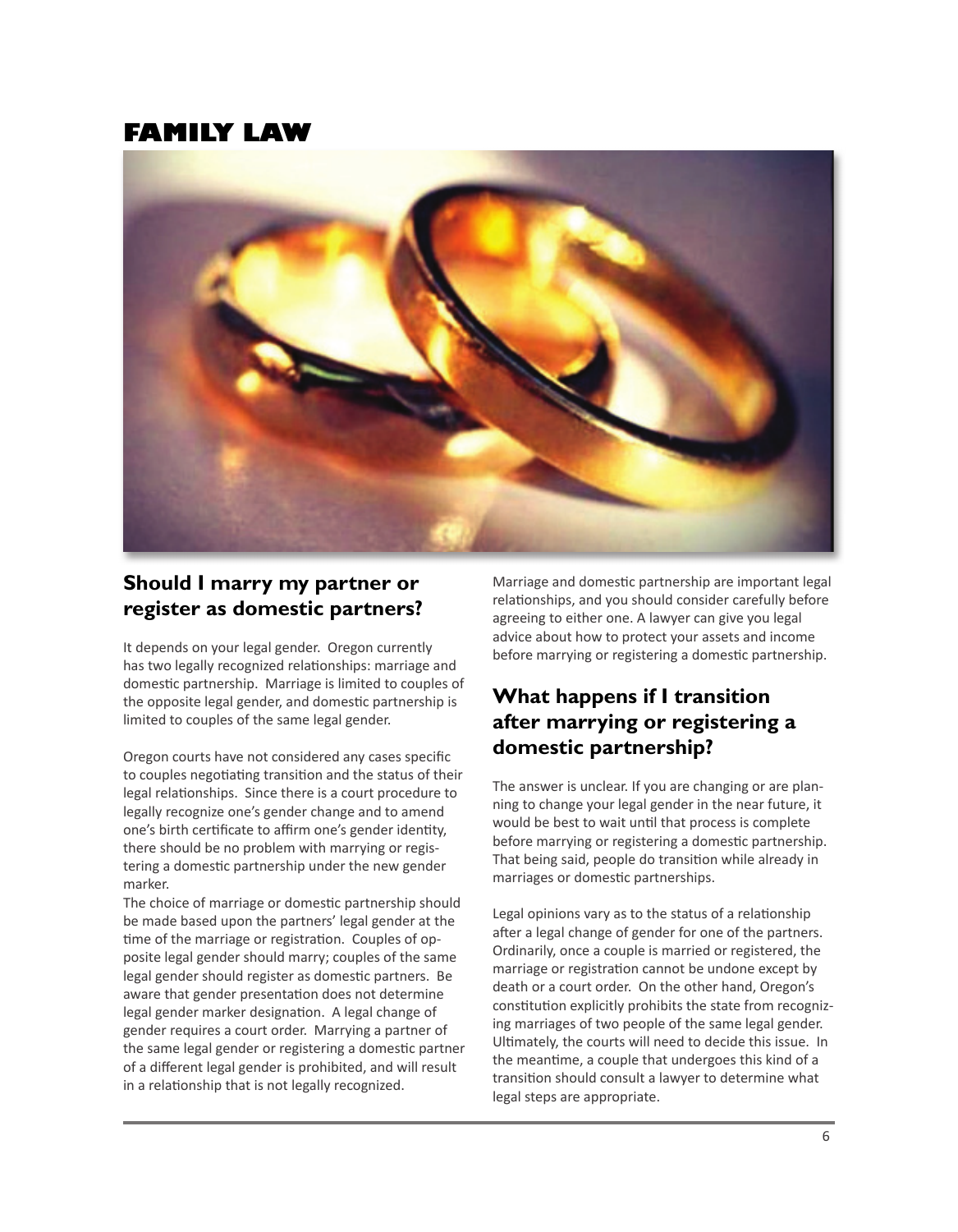# **FAMILY LAW** (Continued)

#### **Does my gender status affect my parenting rights or my ability to legally adopt my partner's children during or after my transition?**

No, it shouldn't. Transgender people can become legal parents by birth, by adoption, or, in Oregon, by operation of the marriage, domestic partnership, or donor insemination statute. In most cases, a parent's gender identity and expression should not affect that person's rights to custody or parenting time.

Oregon subscribes to a "nexus" test for determining questions of custody and parenting time. Under the nexus test, a court may not consider a parent's "conduct, marital status, income, social environment or lifestyle" unless those factors may cause "emotional or physical damage" to the child. Unfortunately, the nexus test provides an invitation to an angry parent to act out in court. In addition, some judges, court personnel, and attorneys have limited experience—or no experience—with trans clients. Transgender people may face difficulties asserting their rights in court.

Any person facing the loss of custody or parenting time with a child should consult with a sympathetic lawyer, and the sooner, the better. It can be extremely difficult to get these rights back once they become compromised. Relying on the domestic partnership statute to create parentage for your children is also risky. If you do so, when you travel to another state, the new state may or may not recognize the legal relationships created by Oregon's domestic partnership law. Where children are concerned, advocates recommend that a second-parent adoption be performed, even though it is not technically required under Oregon law. A second-parent adoption judgment has the force of law anywhere in the United States.

### **I am divorced, and my child is transitioning in my custody. Does this provide grounds for my ex to challenge my right to custody?**

The answer is unclear. In custody cases, the overriding interest is the best interest of the child. Unfortunately, not every judge will agree that a parent supporting

their child in transition is in the best interest of that child. As such, custody will likely depend on the judge's own understanding of the identities and experiences of trans and gender non-conforming youth. If possible, we recommend getting children their own attorneys, to ensure that their best interests are independently represented. We also recommend lining up expert testimony to educate the judge on matters of youth transition, gender expression & gender identity.

### **I am getting divorced and am currently sorting out child custody. Does my gender identity provide grounds for my ex to challenge my right to custody?**

No. Under Oregon law, sexual orientation and gender identity of parents may not play a role in determining child custody.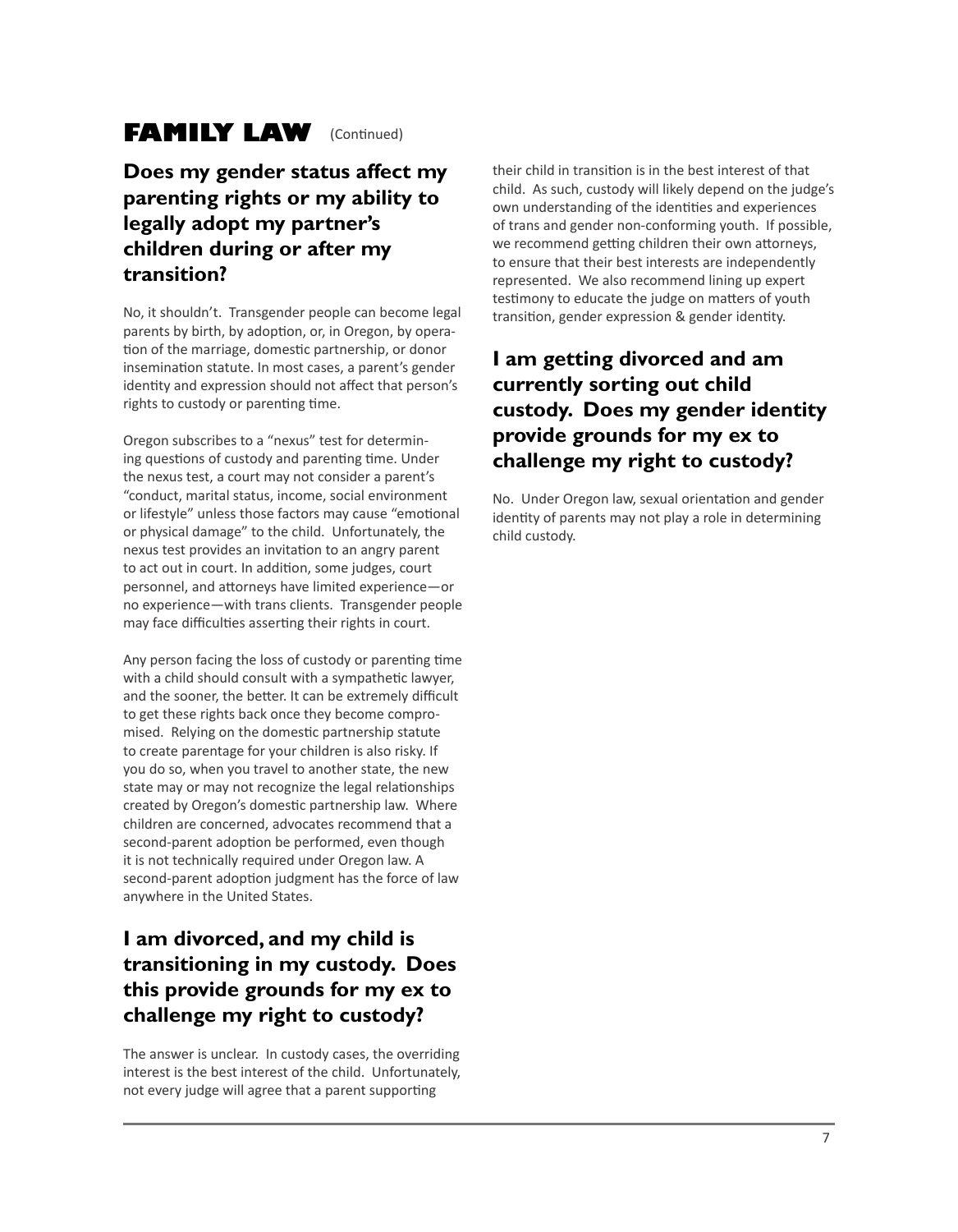### **employment**



#### **Are there laws that protect against gender identity-based employment discrimination?**

Yes. Employment laws are found at federal, state and local levels. Generally speaking, the law that is most favorable to the employee is the law employers must follow. Thus, if a city has a law prohibiting discrimination on the basis of gender identity and/or gender expression, but no state or federal law exists, the city's law would apply. In Oregon, we have a relevant statewide law prohibiting discrimination in the workplace. However, if a city law is more protective, that would be the degree of protection required. If making a claim based on a local law, be sure the employer is located in the local jurisdiction of the law to be applied.

#### **May a church or church-run business/non-profit discriminate against me?**

Yes. There is a religious exemption in the Oregon Equality Act. As long as the employer is connected to a "bona fide" church or other religious institution, the employer is free to discriminate. In Oregon, the question of whether an organization is a church or other religious institution is construed rather broadly. For example, a trans-identified person working for the Salvation Army Thrift Store probably would not be protected, even though no actual religious activities occur in the store.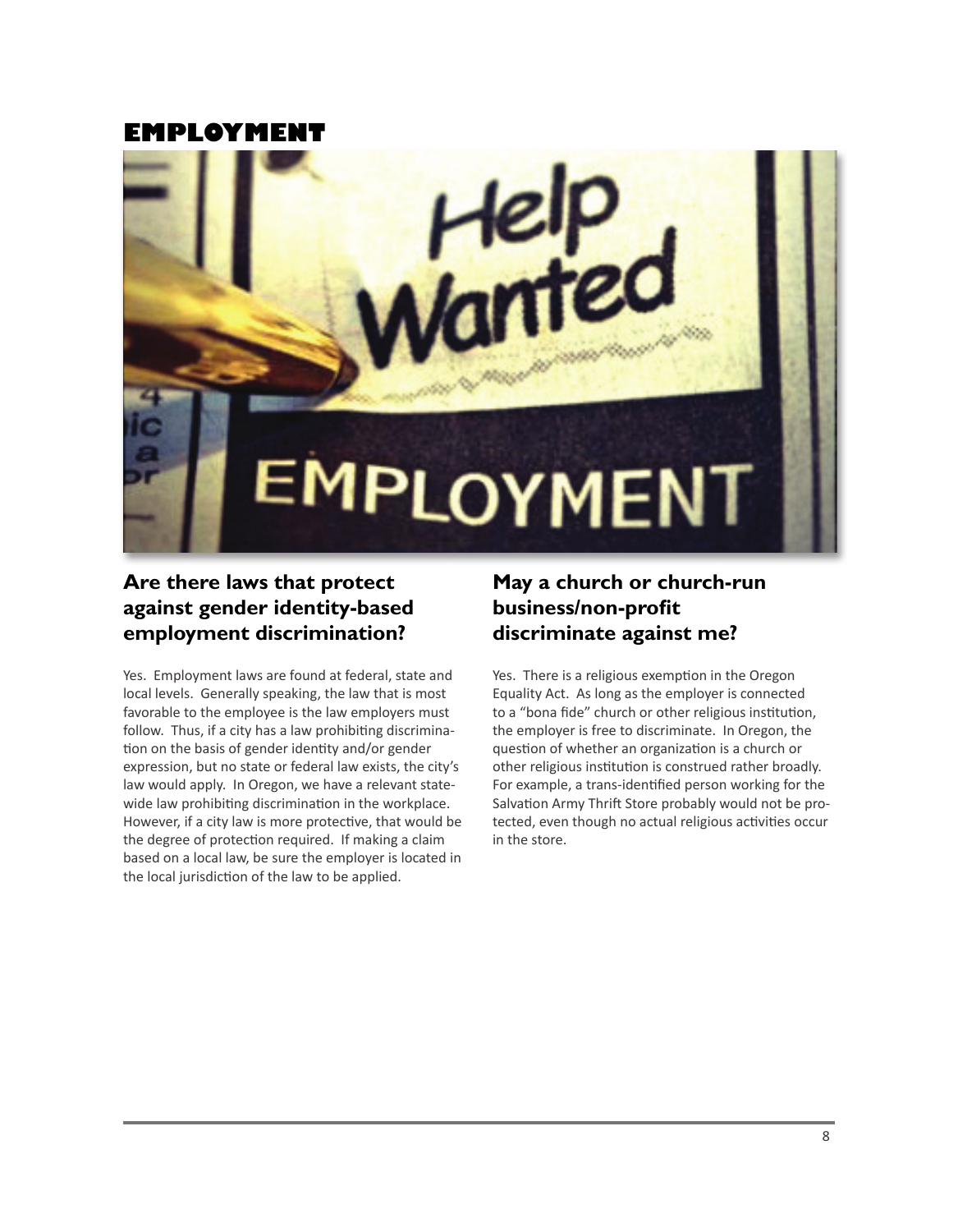## **EMPLOYMENT** (Continued)

#### **Federal Law**

#### **There are no laws that expressly protect against employment discrimination on the basis of gender identity or expression.**

Many people believe that Title VII, the laws that cover gender, race and national origin discrimination prohibit discrimination on the basis of gender identity and gender expression. That is only partially true. The classifications of gender identity and gender expression are not listed in the law. However, judges have construed the law to prohibit discrimination due to a failure to conform to traditional masculine or feminine concepts of dress and conduct. Thus, if the reason for discrimination against a transgender-identified person is that he does not dress or act like a traditional concept of a man, that discrimination is unlawful. Beware, however, that if an employer could reasonably argue that the discrimination was not for this failure to conform to masculine/ feminine gender norms but was in fact simply a dislike for trans-identified people, there would be no federal case.

Although hopes are high for passage of the federal Employment Non-Discrimination Act (ENDA), some versions contain no protections for gender identity or expression.

#### **State Law (Oregon)**

**The Oregon Equality Act protects against discrimination on the basis of sexual orientation, gender identity and gender expression.** 

The Oregon Equality Act, which became law in 2008, added sexual orientation as an unlawful basis for employment discrimination. The term "sexual orientation," by its legal definition, includes gender identity and "appearance, expression or behavior" that differs from that traditionally associated with the person's gender assigned at birth. The agency in charge of implementing the law, the Oregon Bureau of Labor and Industries (BOLI) has defined "gender identity" to mean "an individual's gender-related identity, whether or not that identity is different from that traditionally associated with the individual's assigned sex at birth, including, but not limited to, a gender identity that is transgender or androgynous." BOLI has also defined "gender expression" to mean "the manner in which an individual's gender identity is expressed, including, but not limited to, through dress, appearance, manner, or speech, whether or not that expression is different from that traditionally associated with the individual's assigned sex at birth."

#### **If I work somewhere that has protection from discrimination on the basis of my gender identity, what rights do I have?**

There are three basic components: freedom from harassment while working, freedom from discrimination in employment decisions, and right to accommodation in the workplace. How these play out are generally addressed in some specific questions below. Most likely, the law will be construed by judges to provide greater protection for employees that have transitioned or are in the process of transitioning, and provide less protections on the basis of gender expression, simply because employers have long had wide latitude in controlling employee expression generally.

• **Bathrooms:** All employees have a right to safe and appropriate restroom facilities. This includes the right to use a restroom that corresponds to the employee's gender identity, regardless of the employee's sex assigned at birth. No other employees' privacy rights are compromised by such a policy. The Oregon Equality Act provides that all employers must provide "reasonable and appropriate accommodations permitting all persons access to restrooms consistent with their expressed gender." Employers may provide restrooms that are not gender specific, but they may not require a trans-identified person to use a non-gender-specific restroom if other employees are not so required.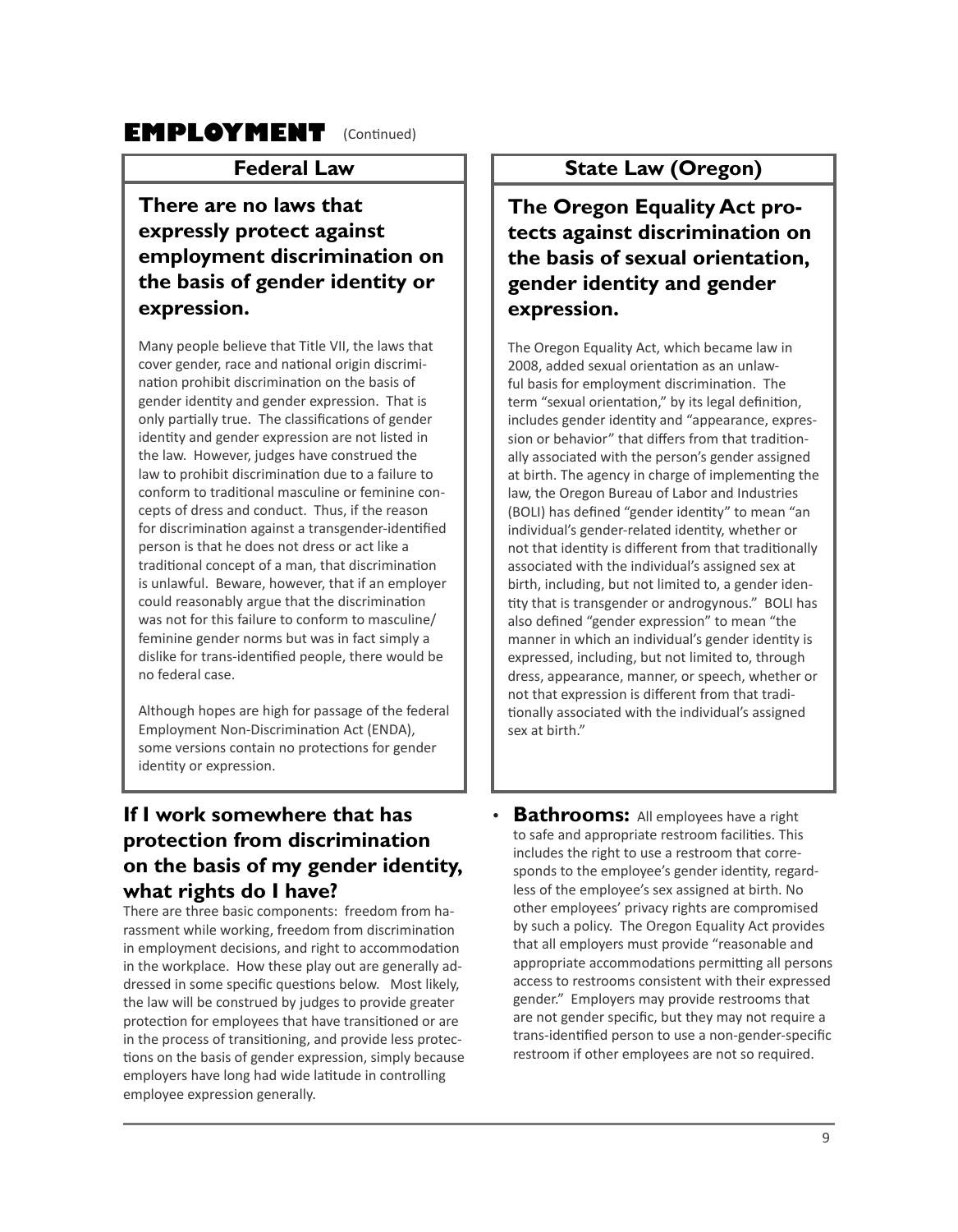### **employment**

(Continued)

- **Dress codes:** Trans employees are required to dress in conformance with the dress code as specified for non-trans persons of their presenting gender, meaning that trans women follow the dress code for women and trans men for men. An employer is not prohibited from enforcing an otherwise valid dress code or policy, as long as the employer provides, on a case-by-case basis, for reasonable accommodation of an individual based on the health and safety needs of the individual.
- **Harassment:** The Oregon Equality Act prohibits harassment on the basis of gender identity/ expression by supervisors, coworkers, and vendors of which they are aware or should reasonably be aware. That means if you do not complain to the appropriate person, you very likely would lose any claim against your employer. Check your employee handbook to find the appropriate person with whom to place a complaint.

### **Do I have to provide documents that will show I have legally changed my gender and name?**

No. It may be helpful, however, to provide such information if your social security number doesn't match your current name or your references do not know you by your current name. If you are asked to provide such documentation, ask for the purpose and, if it does not seem that the purpose is justified by actual needto-know, then courteously refuse.

An employee who transitions on the job has the right to be addressed by the name and pronoun that corresponds to the employee's gender identity. Employee records and identification documents should be changed accordingly. While state law does not prohibit other employees from making inadvertent slips or honest mistakes about a person's name or gender, it does prohibit intentional or persistent refusal to respect a coworker's or employee's gender identity. Intentionally and consistently addressing a coworker or employee by the incorrect name or pronoun after having been informed of that person's gender identity is probably a form of discrimination that is prohibited by law.

#### **Can I take family leave to care for my partner?**

It depends – first on whether your employer falls under the requirements for the Oregon Family Leave Law, and then on whether you have a legal relationship to your partner, such as marriage or an Oregon Registration of a Domestic Partnership. Oregon law requires employers provide family leave protections to the spouses and registered domestic partners of all employees if the employer employs at least 25 employees. The federal Family and Medical Leave Act does not require employers to provide leave for any unmarried partners.

### **Where should I turn if I have a discrimination complaint?**

The first place to turn is your Human Resources Department or someone delegated to take employee complaints. If there is no HR department or you have no instruction on where to go to report complaints, the Bureau of Labor and Industry (BOLI) will receive complaints and investigate allegations of violations of the Oregon Equality Act. You may also go directly to an attorney. You have one year to either file a BOLI complaint or file a civil complaint in court, starting from when the discrimination or harassment begins.

To file a complaint, visit http://www.oregon.gov/BOLI/ CRD/C\_Crcompl.shtml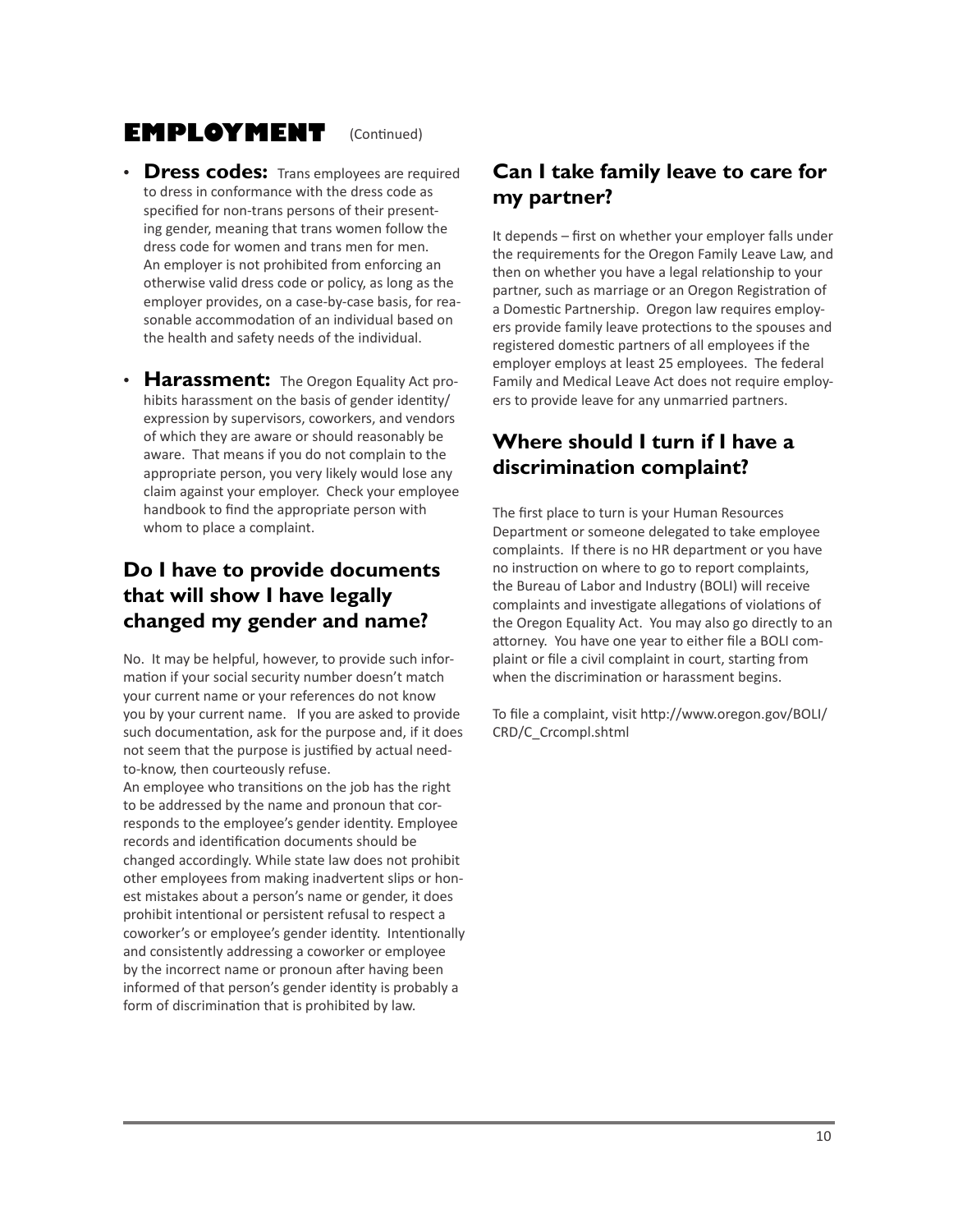### **publIc accomodatIons**



**When at a place of public accommodation, like a restaurant, hotel or gym, do I have a right to use the bathroom or locker room that is consistent with my expressed gender?**

Probably. Oregon law requires all public facilities, including churches and religious institutions, to provide reasonable and appropriate accommodations permitting you to access restrooms consistent with your expressed gender. While Basic Rights Education Fund believes this means you are legally entitled to use the multi-stall restroom consistent with your gender expression, it is possible that a facility may request that you use a single-stall restroom. Because this issue has not been addressed by the courts, there is some legal ambiguity regarding whether they are allowed to make such a request.

#### **Can I be denied access to stores, restaurants, etc. because of my gender identity or expression?**

No. Oregon law prohibits public facilities from discriminating on the basis of gender identity and expression. The law makes it unlawful to discriminate on the basis of gender expression in the same way that it is unlawful to discriminate against someone because of their race, religion, sex, national origin, etc.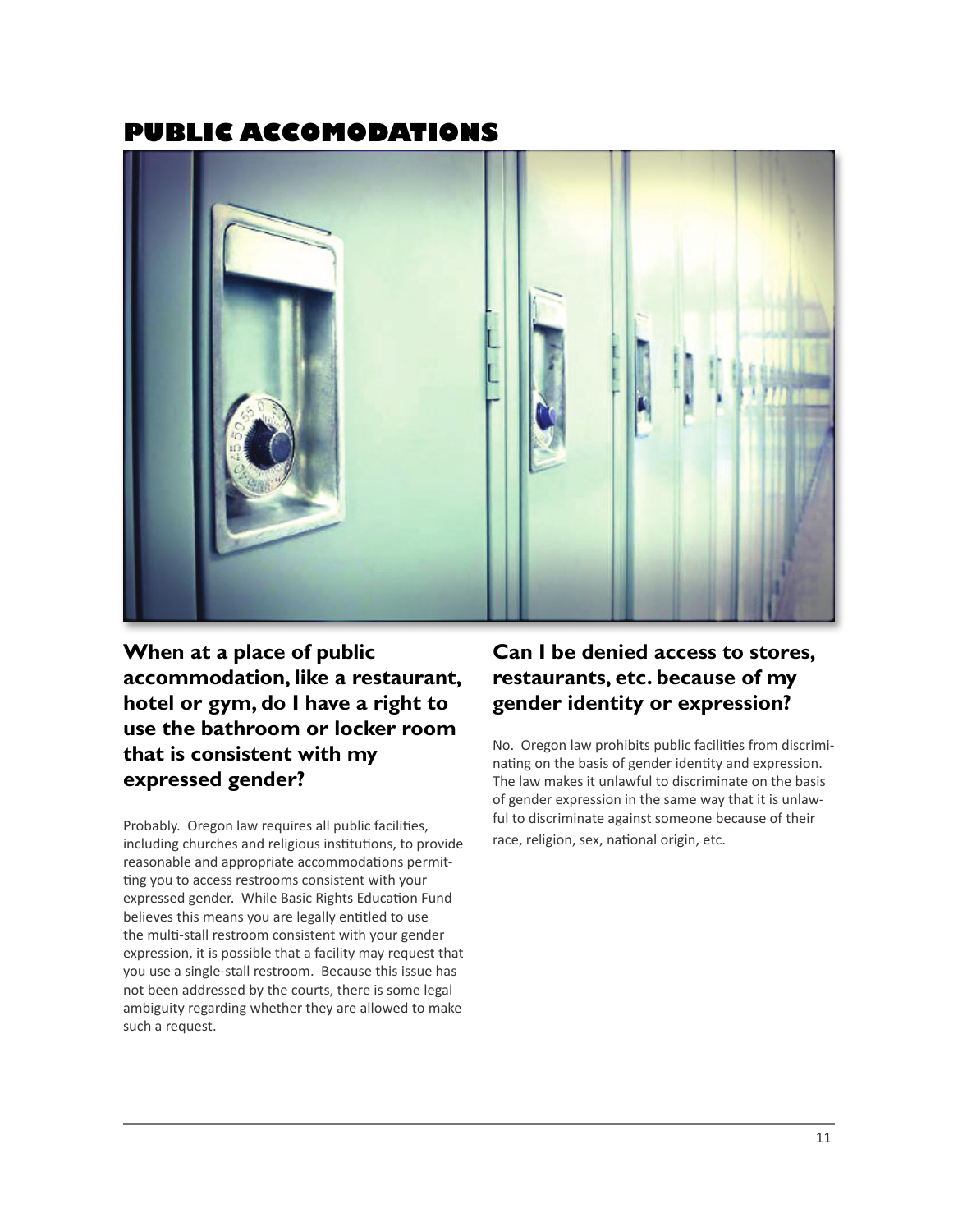# **public accomodations**

**Can I be denied membership in gyms, sports leagues, fraternal groups, or other clubs whose memberships are gender-based?** 

Probably not. Oregon law prohibits organizations that offer services to the public from discriminating on the basis of gender expression. If the group or facility advertises itself as open to the public (i.e. it doesn't have specific membership requirements), it must allow you to participate in accordance with your expressed gender. However, a club or facility which is distinctly private is not covered by the law and can discriminate.

### **Is a business required to extend to me any discounts or different pricing that is offered based on gender (i.e. ladies night, different pricing for haircuts, etc.)?**

Probably. Oregon law prohibits businesses that offer services to the public from discriminating on the basis of gender expression. However, the law also prohibits providing different accommodations, advantages, facilities and privileges based on sex. Therefore, it is unclear whether pricing based on gender is itself allowed under the law. But common sense suggests that to the extent a business offers gender specific pricing, it should extend the pricing to an individual based on his or her expressed gender.

(Continued)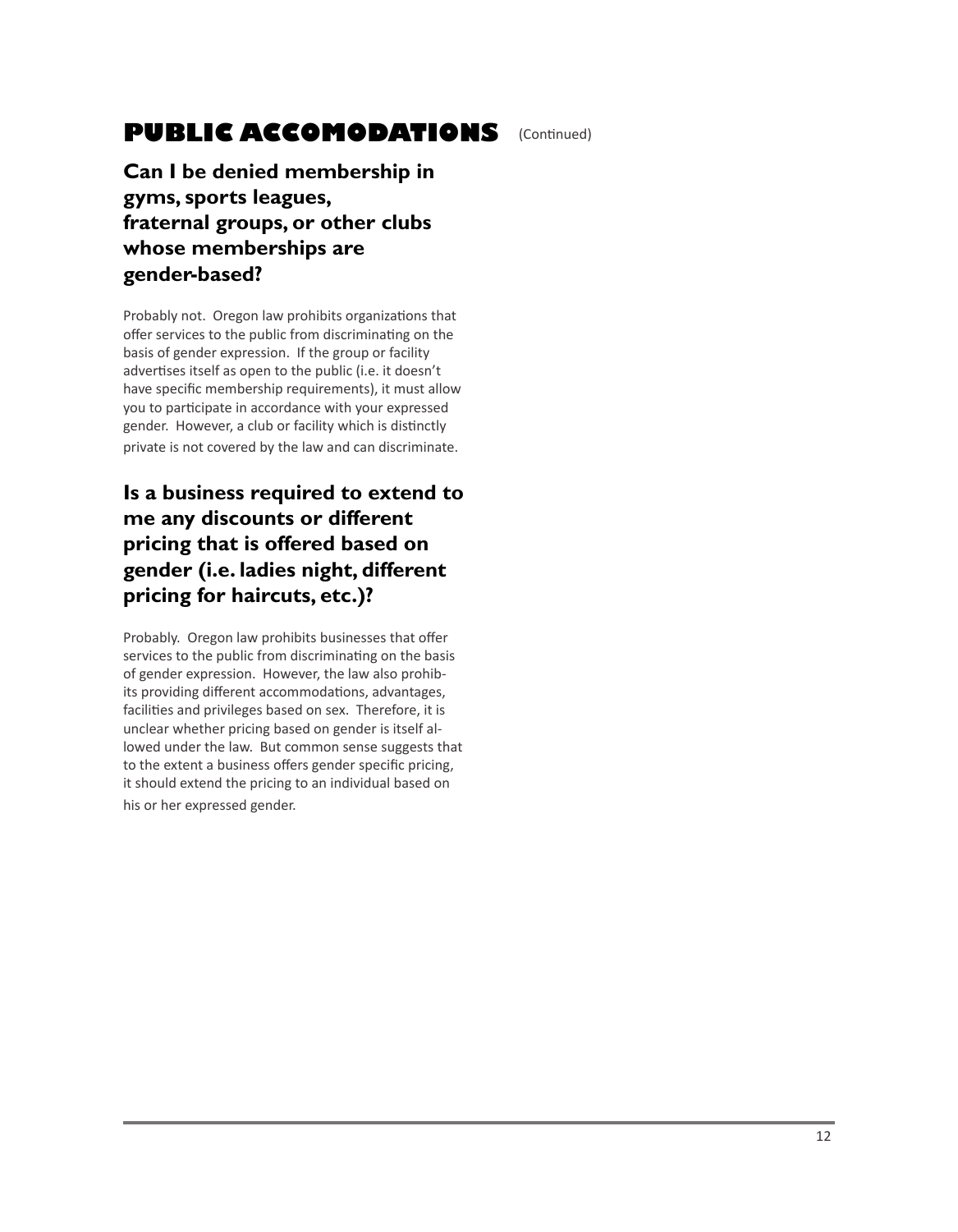#### **HealtH care**



#### **My health insurance specifically excludes coverage of transition-related care, like hormones, counseling and surgery. Is that legal?**

It depends on whether you get your health insurance as an employee benefit or another way.

If your health insurance coverage is provided through your employer, your partner's employer or your parent's employer and that employer is not a government employer or a religious organization, then a federal law known as the Employee Retirement Income Security Act (ERISA) probably governs your coverage, not state law. ERISA now permits most group health plans to exclude any type of treatment for transition-related care.

If your health coverage is not through an employer, or if it is through an employer that is a governmental body or a religious organization, then state law probably  $1$ governs the minimum requirements for your insurance policy. The Insurance Division of the Oregon Department of Consumer and Business Services (DCBS) has adopted Oregon Administrative Rules regarding health insurance coverage and the Oregon Equality Act.

Much transition-related care is also needed and utilized by non-trans individuals. Examples of these sorts of care include hormone therapy (used for birth control, menopause and more), hair removal (also used in connection with skin graft transplants for burn victims), and even genital surgery (also used by intersex people). The DCBS's rules require that insurance policies that are not provided by employers, and local and state government employee insurance policies, provide such coverage to transpeople if the same medical treatment is covered for any non-trans people.

On the other hand, if certain medical care exists and is utilized solely by trans folk, the Oregon Administrative Rules do not require that they be covered. Sadly, the Oregon Administrative Rules also currently permit insurance companies not to cover mental health counseling for trans-related care in adults (though it does require such coverage for transpeople who are under the age of 18).

Occasionally, transpeople are denied coverage for certain procedures because of problems with the insurer's computer system. For example, someone born female but transitioning may be recorded in the insurer's computer as a male but require a pap smear or hormone therapy. The insurer's computer might be programmed to deny such coverage. But such a denial is not permitted under Oregon law.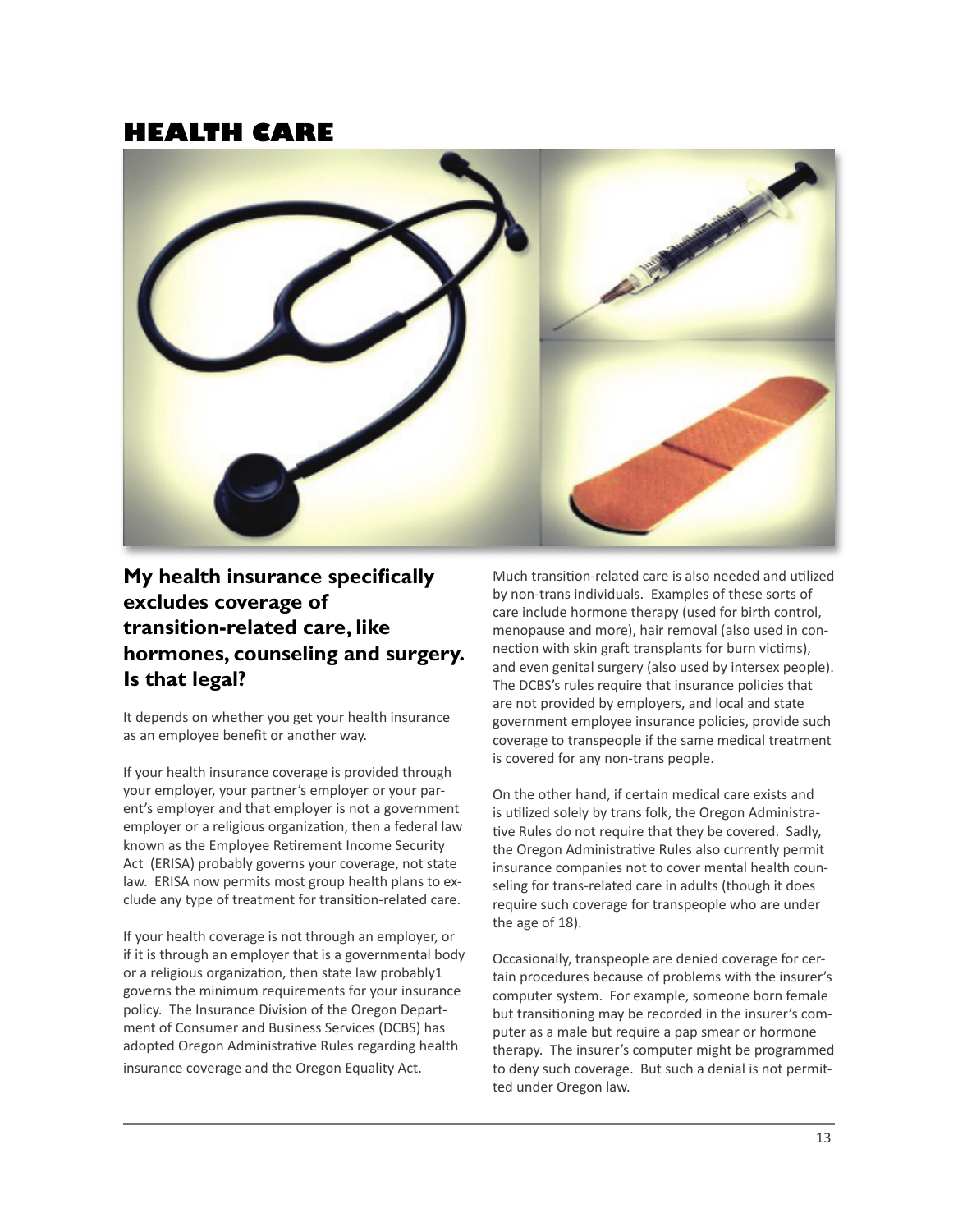#### **Health care** (Continued)

Please note that the Oregon insurance laws discussed above may also apply to group health plans governed by ERISA, if the health coverage is provided through an insurance policy. But if the group coverage is self-funded by the employer, then state laws do not apply.

### **Can my health insurance drop my coverage or refuse my application for coverage because I'm transgender?**

No. No matter how you obtain health insurance, your coverage probably cannot be dropped because you are transgender. Health insurance coverage which is not governed by ERISA is governed by state law. Under Oregon law, the contract between the employer and the insurance company requires the insurance company to cover all the employer's employees, though the contract could specify certain limits on coverage. We have never heard of any such contract that permits the insurance company to deny coverage to transgender individuals.

Oregon law also prohibits your coverage from being dropped and your application from being refused because you are transgender. Oregon law prohibits discrimination against transgender people by places of public accommodation, and insurance has been held to constitute a public accommodation. Furthermore, the law limits the reasons and ways in which individual insurance policies can be cancelled or not renewed.

If your insurance is through an employer health insurance policy covered by ERISA, then Oregon law probably does not limit when that insurance company can reject your application for health insurance coverage. Unfortunately, federal law does not currently prohibit insurance companies from issuing policies that exclude coverage for transgender people. So your only legal protection for preventing a group health insurer from denying your applicati for ERISA-covered health insurance may be the terms of the contract between that insurer and the employer. Most ERISA-governed health insurance plans do not exclude coverage because the participant is transgender. In that case, the insurance company probably cannot deny you health insurance coverage simply because you are transgender.

### **How can I change the gender marker with my health insurance provider? Does that change require a surgery or a court order?**

It depends. The state Insurance Code does not specifically address changing gender markers, so insurers vary in the documentation they require. For example, Kaiser Permanente requires documentation of surgery before changing a patient's sex on record, while Regence/BlueCross simply refers to the gender marker on patients' driver licenses. Ultimately, we recommend checking with your insurer to determine what documentation is necessary.

#### **Can a doctor, nurse or clinic refuse to treat me because of my gender identity or expression?**

No. Medical care providers may not refuse to treat a patient simply because of that patient's gender identity or expression. They may, however, assert that they do not have the medical expertise to treat you.